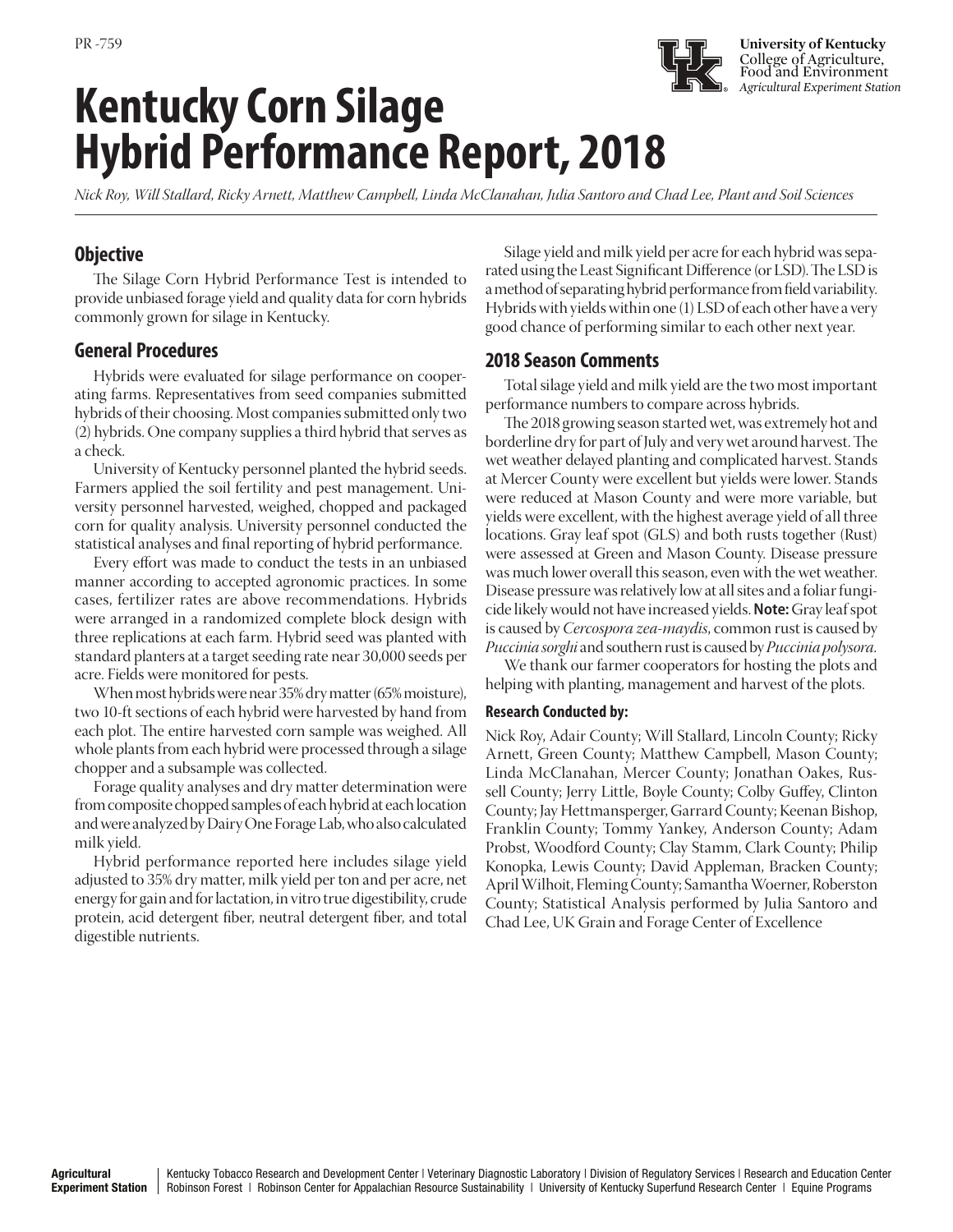## **Table 1. Combined Location Average**

|                       |                | Tons/A              |                   | Forage Quality <sup>3</sup> |     | Milk Yield <sup>4</sup> |            | Disease Rates <sup>5</sup> |         |            |             |
|-----------------------|----------------|---------------------|-------------------|-----------------------------|-----|-------------------------|------------|----------------------------|---------|------------|-------------|
| <b>Company</b>        | <b>Hybrid</b>  | 35% DM <sup>1</sup> | IVTD <sup>2</sup> | <b>CP</b>                   | TDN | <b>ADF</b>              | <b>NDF</b> | Ib/T                       | Ib/A    | <b>GLS</b> | <b>Rust</b> |
| <b>Becks</b>          | 6622AM         | 18.1                | 76                | 7.5                         | 69  | 27                      | 47         | 2,739                      | 17,279  | 1.5        | 0.7         |
| <b>Becks</b>          | 6886VR         | 20.6                | 78                | 7.9                         | 72  | 24                      | 42         | 2,858                      | 21,103  | 2          | 1.3         |
| Caverndale            | CF1033VIP 310  | 16.3                | 68                | 8.1                         | 61  | 34                      | 57         | 2,392                      | 13,634  | 1.7        | 1.3         |
| Caverndale            | CF853VIP 3110  | 20.2                | 74                | 8.7                         | 67  | 30                      | 50         | 2,737                      | 19,638  | 1.6        | 0.9         |
| Channel               | 210-98STXRIB   | 24.5                | 79                | 7.5                         | 73  | 23                      | 41         | 2,886                      | 24,682  | 1.5        | 1.3         |
| Channel               | 212-20VT2PRIB  | 20.4                | 77                | 8                           | 70  | 26                      | 44         | 2,796                      | 20,058  | 1.5        | 0.8         |
| <b>CHECK</b>          | <b>CHECK</b>   | 23.7                | 79                | 7.6                         | 72  | 25                      | 43         | 2,948                      | 24,763  | 1.3        | 1.2         |
| Masters Choice        | MCT6653        | 19.5                | 78                | 7.8                         | 71  | 24                      | 42         | 2,908                      | 20,085  | 1.3        | 1.2         |
| <b>Masters Choice</b> | <b>MCT6733</b> | 23.3                | 77                | 7.6                         | 70  | 26                      | 44         | 2,790                      | 22,929  | 1.5        | 1.5         |
| Pioneer               | P1637AM        | 21.2                | 78                | 7.7                         | 71  | 26                      | 45         | 2,969                      | 22,067  | 1.5        | 1.7         |
| Pioneer               | P2089AML       | 22.8                | 72                | 7.5                         | 65  | 28                      | 49         | 2,552                      | 20,210  | 1.5        | 1.2         |
| <b>Stewart Seed</b>   | 17DP387        | 23.2                | 78                | 7.8                         | 72  | 25                      | 44         | 2,924                      | 23,872  | 1.7        | 1.2         |
| <b>Stewart Seed</b>   | 8E623RIB       | 19                  | 77                | 7.9                         | 70  | 25                      | 44         | 2,821                      | 19,303  | 1.5        | 1.5         |
| Syngenta              | NK1066         | 24.1                | 77                | 7.3                         | 69  | 27                      | 45         | 2,884                      | 24,337  | 1.5        | 2.2         |
| Syngenta              | <b>NK1808</b>  | 18.1                | 74                | 6.9                         | 66  | 29                      | 49         | 2,596                      | 16,680  | 2.2        | 1.2         |
| Terral                | 25BHR89        | 19.1                | 76                | 8.2                         | 68  | 27                      | 47         | 2,866                      | 19,880  | 1.7        | 1.3         |
| Terral                | 28BHR18        | 23                  | 76                | 8.7                         | 69  | 28                      | 46         | 2,840                      | 24,058  |            | 0.8         |
|                       | p value        | 0.0022              |                   |                             |     |                         |            |                            | < .0001 | 0.0002     | 0.0551      |
|                       | LSD (0.10)     | 2.25                |                   |                             |     |                         |            |                            | 2,416   | 0.2        | 0.5         |
|                       | Average        | 18.9                | 76                | 7.8                         | 69  | 27                      | 46         | 2,795                      | 20,858  | 1.6        | 1.2         |

1 Percent dry matter (DM) represents the corn forage sample at harvest. Silage yields were adjusted to 35% DM; highest numerical yield is bold with gray box; bold yields are not significantly different from highest yield.

2 In vitro True Digestibility (IVTD) estimates digestibility from anaerobic fermentation by incubating samples in rumen fluid. Quality measurements are based on dry weight and calculated from composite samples at each site.

<sup>3</sup> Higher crude protein (CP) and total digestible nutrients (TDN) values indicate better forage quality. Lower acid detergent fiber (ADF) and neutral detergent fiber (NDF) indicate better forage quality.

4 Milk Yield was calculated through Dairy One Forage Laboratories. Milk per ton was calculated from DM yields.

5 Disease rates (GLS) and Rust (common and southern) were rated on a scale of 0 to 3, with 1 being at least one plant with expression of disease on any leaf and 3 being every plant in the plot expressing disease to the uppermost leaf.

|                       |                 | Tons/A                                |    |           | <b>Forage Quality3</b> |            |            |       | Milk Yield <sup>4</sup> | Disease Rates <sup>5</sup> |             |
|-----------------------|-----------------|---------------------------------------|----|-----------|------------------------|------------|------------|-------|-------------------------|----------------------------|-------------|
| <b>Company</b>        | <b>Hybrid</b>   | 35% DM <sup>1</sup> IVTD <sup>2</sup> |    | <b>CP</b> | <b>TDN</b>             | <b>ADF</b> | <b>NDF</b> | Ib/T  | Ib/A                    | <b>GLS</b>                 | <b>Rust</b> |
| <b>Becks</b>          | 6622AM          | 16.6                                  | 81 | 8.2       | 74                     | 24         | 41         | 3,359 | 19,466                  |                            | 0.3         |
| <b>Becks</b>          | 6886VR          | 23.3                                  | 83 | 8.7       | 77                     | 20         | 35         | 3,367 | 27,436                  | 1.7                        |             |
| Caverndale            | CF1033VIP 310   | 18.8                                  | 76 | 9.2       | 69                     | 29         | 48         | 2,933 | 19,282                  |                            | 0.3         |
| Caverndale            | CF853VIP 3110   | 16                                    | 74 | 8.3       | 67                     | 30         | 49         | 2,975 | 16,626                  |                            |             |
| Channel               | 210-98STXRIB    | 22.4                                  | 81 | 7.8       | 75                     | 21         | 38         | 3,240 | 25,389                  |                            | 0.7         |
| Channel               | 212-20VT2PRIB   | 19.3                                  | 81 | 9.3       | 73                     | 26         | 41         | 3,332 | 22,561                  |                            | 0.3         |
| <b>CHECK</b>          | <b>CHECK</b>    | 21.8                                  | 81 | 9.1       | 74                     | 24         | 42         | 3,409 | 26,027                  |                            |             |
| <b>Masters Choice</b> | MCT6653         | 18.1                                  | 82 | 8.7       | 76                     | 22         | 38         | 3,627 | 23,019                  |                            | 0.7         |
| <b>Masters Choice</b> | MCT6733         | 22                                    | 84 | 8.5       | 77                     | 19         | 34         | 3,432 | 26,432                  |                            |             |
| Pioneer               | P1637AM         | 24.8                                  | 80 | 8         | 74                     | 26         | 43         | 3,343 | 29,022                  |                            | 0.7         |
| Pioneer               | <b>P2089AML</b> | 20.1                                  | 73 | 8         | 65                     | 29         | 47         | 2,884 | 20,333                  |                            | 0.7         |
| <b>Stewart Seed</b>   | 17DP387         | 23.5                                  | 84 | 8.5       | 78                     | 21         | 38         | 3,591 | 29,593                  | 1.3                        | 0.7         |
| <b>Stewart Seed</b>   | 8E623RIB        | 20.6                                  | 80 | 8.3       | 73                     | 24         | 40         | 3,175 | 22,913                  |                            | 0.7         |
| Syngenta              | NK1066          | 22.2                                  | 82 | 8.4       | 74                     | 23         | 39         | 3,423 | 26,604                  |                            | 1.3         |
| Syngenta              | <b>NK1808</b>   | 20.2                                  | 75 | 7.5       | 67                     | 28         | 47         | 3,021 | 21,343                  | 1.3                        | 0.7         |
| Terral                | 25BHR89         | 24.4                                  | 81 | 8.9       | 75                     | 24         | 41         | 3,445 | 29,445                  |                            | 0.7         |
| Terral                | 28BHR18         | 22.7                                  | 83 | 8.9       | 76                     | 23         | 38         | 3,521 | 27,992                  |                            |             |
|                       | p value         | 0.0946                                |    |           |                        |            |            |       | 0.0186                  | 0.5414                     | 0.8027      |
|                       | LSD(0.10)       | 3.5                                   |    |           |                        |            |            |       | 4,048                   | ns                         | ns          |
|                       | Average         | 21                                    | 80 | 8.5       | 73                     | 24         | 41         | 3,299 | 24,323                  | 1.1                        | 0.7         |

#### **Table 2. Green County, KY**

1 Percent dry matter (DM) represents the corn forage sample at harvest. Silage yields were adjusted to 35% DM; highest numerical yield is bold with gray box; bold yields are not significantly different from highest yield.

2 In vitro True Digestibility (IVTD) estimates digestibility from anaerobic fermentation by incubating samples in rumen fluid. Quality measurements are based on dry weight and calculated from composite samples at each site.

3 Higher crude protein (CP) and total digestible nutrients (TDN) values indicate better forage quality. Lower acid detergent fiber (ADF) and neutral detergent fiber (NDF) indicate better forage quality.

4 Milk Yield was calculated through Dairy One Forage Laboratories. Milk per ton was calculated from DM yields.

5 Disease rates (GLS) and Rust (common and southern) were rated on a scale of 0 to 3, with 1 being at least one plant with expression of disease on any leaf and 3 being every plant in the plot expressing disease to the uppermost leaf.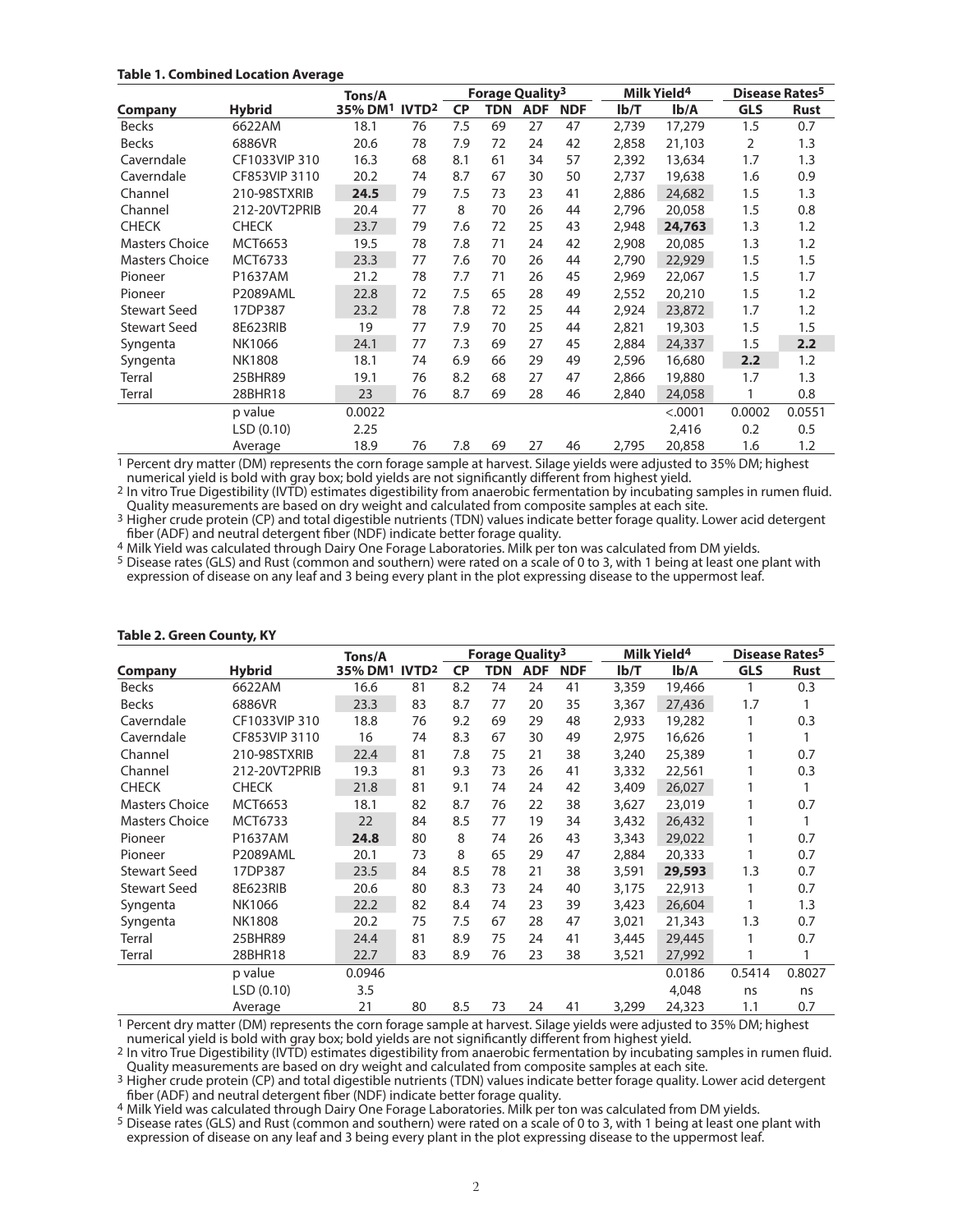### **Table 3. Mason County, KY**

|                       |                 | Tons/A  |                   | Forage Quality <sup>3</sup> |            | Milk Yield <sup>4</sup> |            | Disease Rates <sup>5</sup> |        |            |             |
|-----------------------|-----------------|---------|-------------------|-----------------------------|------------|-------------------------|------------|----------------------------|--------|------------|-------------|
| Company               | <b>Hybrid</b>   | 35% DM1 | IVTD <sup>2</sup> | <b>CP</b>                   | <b>TDN</b> | <b>ADF</b>              | <b>NDF</b> | Ib/T                       | Ib/A   | <b>GLS</b> | <b>Rust</b> |
| <b>Becks</b>          | 6622AM          | 20.9    | 77                | 7.5                         | 70         | 24                      | 43         | 2,536                      | 18,542 | 2          |             |
| <b>Becks</b>          | 6886VR          | 24.3    | 82                | 7.9                         | 75         | 18                      | 34         | 2,801                      | 23,853 | 1.7        | 1.7         |
| Caverndale            | CF1033VIP 310   | 18      | 65                | 8.7                         | 57         | 36                      | 60         | 2,029                      | 12,796 | 2.3        | 1.7         |
| Caverndale            | CF853VIP 3110   | 24      | 76                | 9.4                         | 69         | 27                      | 47         | 2,864                      | 24,143 | 2          | 1.3         |
| Channel               | 210-98STXRIB    | 26.9    | 82                | 7.6                         | 76         | 18                      | 34         | 2,837                      | 26,675 | 2          | 2           |
| Channel               | 212-20VT2PRIB   | 23.6    | 82                | 7.5                         | 74         | 20                      | 35         | 2,727                      | 22,548 | 2          | 1.3         |
| <b>CHECK</b>          | <b>CHECK</b>    | 25.8    | 83                | 8                           | 77         | 18                      | 34         | 2,971                      | 26,858 | 1.7        | 1.7         |
| <b>Masters Choice</b> | MCT6653         | 21.2    | 83                | 7.8                         | 76         | 19                      | 35         | 2,842                      | 21,109 | 2.3        | 1.7         |
| Masters Choice        | MCT6733         | 28.3    | 83                | 8                           | 77         | 19                      | 35         | 2,930                      | 29,027 | 2          | 2.3         |
| Pioneer               | P1637AM         | 20.4    | 81                | 7.7                         | 74         | 22                      | 40         | 2,999                      | 21,386 | 2          | 2.3         |
| Pioneer               | <b>P2089AML</b> | 26.5    | 74                | 7.5                         | 67         | 26                      | 47         | 2,416                      | 22,420 | 2          | 1.7         |
| <b>Stewart Seed</b>   | 17DP387         | 24.8    | 78                | 7.6                         | 71         | 23                      | 43         | 2,650                      | 23,007 | 2          | 1.7         |
| <b>Stewart Seed</b>   | 8E623RIB        | 20.2    | 79                | 7.7                         | 72         | 22                      | 40         | 2,670                      | 18,832 | 2          | 2           |
| Syngenta              | NK1066          | 28.3    | 79                | 7.1                         | 71         | 24                      | 41         | 2,790                      | 27,588 | 2          | 3           |
| Syngenta              | <b>NK1808</b>   | 17.5    | 78                | 7.1                         | 70         | 23                      | 41         | 2,523                      | 15,425 | 3          | 1.7         |
| Terral                | 25BHR89         | 18.8    | 76                | 8.2                         | 68         | 25                      | 45         | 2,701                      | 17,763 | 2.3        | 1.7         |
| Terral                | 28BHR18         | 29.2    | 79                | 9.5                         | 71         | 24                      | 42         | 3,065                      | 31,271 | 1          |             |
|                       | p value         | 0.0206  |                   |                             |            |                         |            |                            | 0.0046 | < .0001    | 0.0403      |
|                       | LSD(0.10)       | 3.1     |                   |                             |            |                         |            |                            | 2,854  | 0          | 0.6         |
|                       | Average         | 23.4    | 79                | 7.9                         | 71         | 23                      | 41         | 2,727                      | 22,544 | 2          | 1.7         |

1 Percent dry matter (DM) represents the corn forage sample at harvest. Silage yields were adjusted to 35% DM; highest numerical yield is bold with gray box; bold yields are not significantly different from highest yield.

2 In vitro True Digestibility (IVTD) estimates digestibility from anaerobic fermentation by incubating samples in rumen fluid. Quality measurements are based on dry weight and calculated from composite samples at each site.

<sup>3</sup> Higher crude protein (CP) and total digestible nutrients (TDN) values indicate better forage quality. Lower acid detergent fiber (ADF) and neutral detergent fiber (NDF) indicate better forage quality.

4 Milk Yield was calculated through Dairy One Forage Laboratories. Milk per ton was calculated from DM yields.

5 Disease rates (GLS) and Rust (common and southern) were rated on a scale of 0 to 3, with 1 being at least one plant with expression of disease on any leaf and 3 being every plant in the plot expressing disease to the uppermost leaf.

|                       |                 | <b>Forage Quality3</b><br>Tons/A      |    |                | Milk Yield <sup>4</sup> |            |            | Disease Rates <sup>5</sup> |        |                          |             |
|-----------------------|-----------------|---------------------------------------|----|----------------|-------------------------|------------|------------|----------------------------|--------|--------------------------|-------------|
| Company               | <b>Hybrid</b>   | 35% DM <sup>1</sup> IVTD <sup>2</sup> |    | <b>CP</b>      | <b>TDN</b>              | <b>ADF</b> | <b>NDF</b> | Ib/T                       | Ib/A   | <b>GLS</b>               | <b>Rust</b> |
| <b>Becks</b>          | 6622AM          | 20.7                                  | 67 | 6              | 60                      | 37         | 61         | 2,218                      | 16,061 |                          |             |
| <b>Becks</b>          | 6886VR          | 14.4                                  | 65 | 6.2            | 58                      | 34         | 59         | 1,990                      | 10,032 |                          |             |
| Caverndale            | CF1033VIP 310   | 14.4                                  | 62 | $\overline{7}$ | 56                      | 38         | 65         | 2,062                      | 10,404 | $\overline{\phantom{a}}$ |             |
| Caverndale            | CF853VIP 3110   | 14.6                                  | 68 | 6.8            | 60                      | 35         | 58         | 2,189                      | 11,164 |                          |             |
| Channel               | 210-98STXRIB    | 17.1                                  | 65 | 6.9            | 58                      | 37         | 61         | 2,097                      | 12,568 |                          |             |
| Channel               | 212-20VT2PRIB   | 24.3                                  | 71 | 6.8            | 65                      | 31         | 55         | 2,427                      | 20,633 |                          |             |
| <b>CHECK</b>          | <b>CHECK</b>    | 18.8                                  | 70 | 6.5            | 63                      | 35         | 58         | 2,320                      | 15,233 |                          |             |
| <b>Masters Choice</b> | MCT6653         | 15.6                                  | 64 | 6.9            | 58                      | 37         | 64         | 2,119                      | 11,593 |                          |             |
| <b>Masters Choice</b> | MCT6733         | 12.6                                  | 64 | 7.1            | 58                      | 38         | 65         | 2,130                      | 9,315  |                          |             |
| Pioneer               | P1637AM         | 21.6                                  | 70 | 5.5            | 63                      | 36         | 58         | 2,264                      | 17,146 | $\overline{\phantom{0}}$ |             |
| Pioneer               | <b>P2089AML</b> | 21.1                                  | 69 | 6.8            | 62                      | 31         | 54         | 2,258                      | 16,709 |                          |             |
| <b>Stewart Seed</b>   | 17DP387         | 20.3                                  | 70 | 6.9            | 64                      | 32         | 56         | 2,335                      | 16,587 |                          |             |
| <b>Stewart Seed</b>   | 8E623RIB        | 19.7                                  | 63 | 5.8            | 56                      | 38         | 64         | 2,004                      | 13,808 |                          |             |
| Syngenta              | NK1066          | 16                                    | 65 | 5.7            | 57                      | 37         | 63         | 2,066                      | 11,570 |                          |             |
| Syngenta              | <b>NK1808</b>   | 16.4                                  | 67 | 6.3            | 59                      | 37         | 62         | 2,115                      | 12,106 |                          |             |
| Terral                | 25BHR89         | 14.7                                  | 67 | 7.6            | 58                      | 37         | 59         | 1,709                      | 8,766  |                          |             |
| Terral                | 28BHR18         | 14.3                                  | 64 | 7.1            | 58                      | 38         | 65         | 2,130                      | 10,887 | $\overline{\phantom{a}}$ |             |
|                       | p value         | 0.3133                                |    |                |                         |            |            |                            | 0.2104 |                          |             |
|                       | LSD(0.10)       | ns                                    |    |                |                         |            |            |                            | ns     |                          |             |
|                       | Average         | 17.4                                  | 67 | 6.6            | 60                      | 36         | 60         | 2,143                      | 13,211 |                          |             |

#### **Table 4. Mercer County, KY**

1 Percent dry matter (DM) represents the corn forage sample at harvest. Silage yields were adjusted to 35% DM; highest numerical yield is bold with gray box; bold yields are not significantly different from highest yield.

2 In vitro True Digestibility (IVTD) estimates digestibility from anaerobic fermentation by incubating samples in rumen fluid. Quality measurements are based on dry weight and calculated from composite samples at each site.

3 Higher crude protein (CP) and total digestible nutrients (TDN) values indicate better forage quality. Lower acid detergent fiber (ADF) and neutral detergent fiber (NDF) indicate better forage quality.

4 Milk Yield was calculated through Dairy One Forage Laboratories. Milk per ton was calculated from DM yields.

5 Disease rates (GLS) and Rust (common and southern) were not rated at this site.